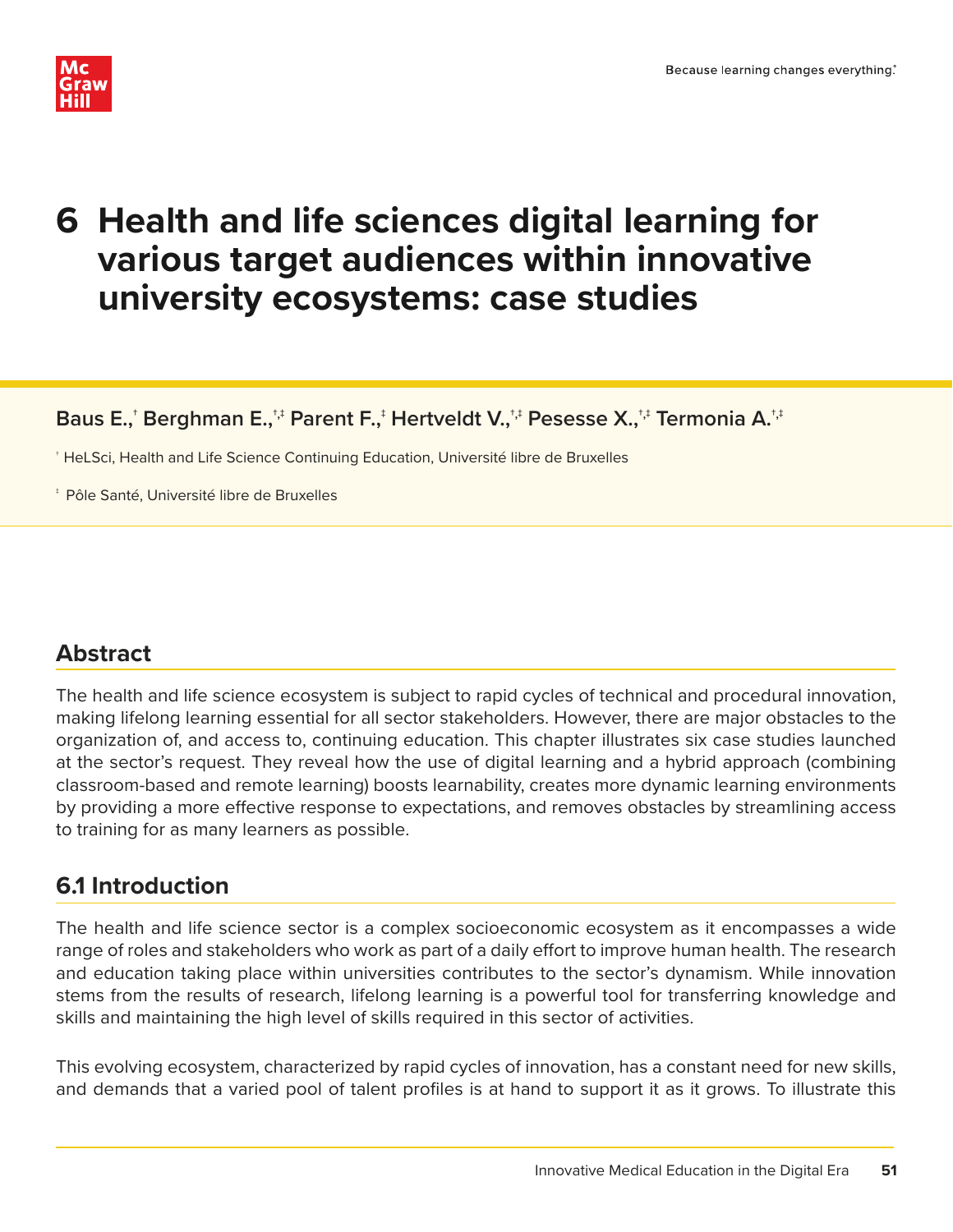

need, a campus that is home to health, biomedical, biopharma, and life sciences departments will also be home to around 300 different professional roles (IFIC 2016; BioWin 2020). These roles are occupied by employees from a varied range of complementary professional backgrounds, with very different educational backgrounds spanning the ISCED levels.

It is not realistic to expect that, today, a lifetime's worth of skills can fit into a single initial qualification, whatever the level of education. The knowledge and skills acquired should be seen as perishable goods that always need to be refreshed. Learnability is a key concept that should be encouraged, and lifelong learning is an effective way to do so.

However, a series of obstacles face continuing education. First, European surveys (Eurostat 2016) describe the barriers encountered when trying to access adult education and training. These include a lack of availability and a lack of time, costs, health problems, the lack of employer support, course content that does not match field realities, geographical distances, entry criteria and, last but not least, a negative opinion associated with initial training that was not stimulating enough.

Second, particular aspects of the health ecosystem complicate the delivery of training programs. Examples of these include the speed with which knowledge and skills become obsolete, the rapid growth of particular activities, the lack of equipment available for training, along with its cost, the diverse range of profiles that require training, and the mobility and geographical locations of attendees.

If learning strategies that remove the obstacles listed above can be developed, continuing education is an essential tool for lifelong career development (Toffler 1974). We present six case studies to illustrate hybrid or 100% online training models that are agile and flexible enough to meet health and life science field expectations and overcome the constraints highlighted above.

#### **6.1.1 Case studies**

We ran each case study in response to the field requirements. The course's pedagogical and didactic approaches were developed according to the context of their target audience. For each case study, we will clarify the context, the target audience, the methods used, and the results obtained.

### **6.2 Training needs that require equipment or environments that are not readily available**

#### **6.2.1 Context and target audience**

Access to specialist equipment—often expensive and quickly obsolete—is a real obstacle to training. Due to budgetary or technical reasons, initial and continuing education providers do not always have access to this equipment. The development of digital training modules could remove this obstacle by enabling experimentation in an e-laboratory environment, among other things for procedural manipulation (Blumstein et al. 2020). Here we present two examples of this, each with its own target audience, namely flow cytometry and cell culture using a laminar flow hood.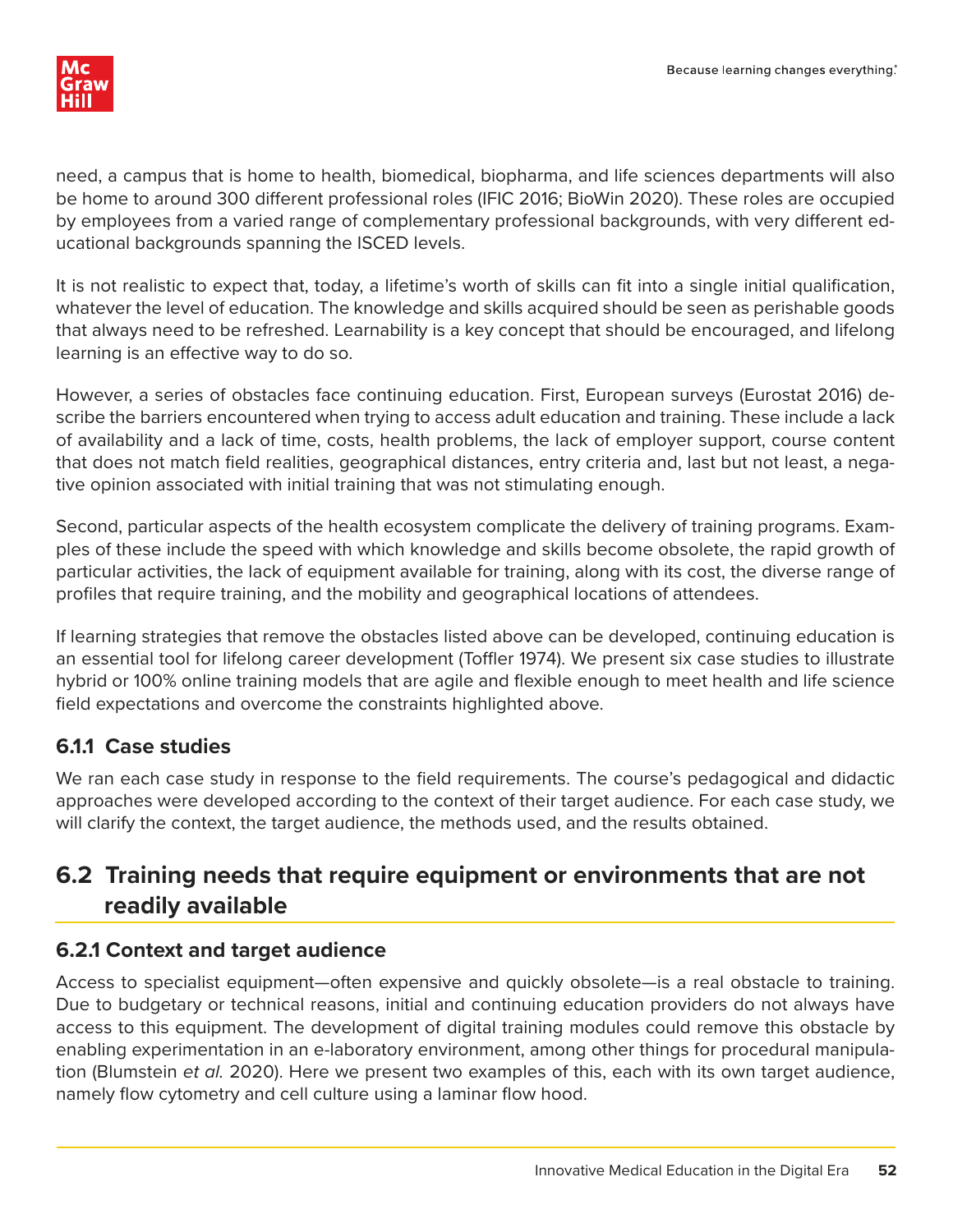

#### **6.2.2 Training model and methodology**

#### A flipped classroom to teach flow cytometry

This case study used a flipped classroom model for vocational course teaching staff (undergraduate level) and their students, for training in the theory and practice of flow cytometry. There were two learning phases: independent study for the theory phase, and a laboratory-based practical phase. More specifically, the theory was taught through an online module that presented how the device worked, along with the underlying theory, accompanied by concrete examples to put the theory into context. To consolidate and cement this independent learning, students could complete quizzes to test their understanding of the module as part of a self-assessment process. Once students had completed the theory course, the next phase was live experimentation in a professional environment with supervision from a technical expert.

#### **Teaching cell culture with a virtual reality serious game**

This teaching method consisted of using a virtual reality module (VR) to teach cell culture using a laminar air-flow hood. It was developed to train lab technicians and remedy employer anxiety concerning the availability of staff trained to work in aseptic environments. The VR module was then offered to master's students who need to learn this technique during their initial education. The VR activity is presented as a video game. It includes, as an introduction, a reminder of the essential rules to follow when working with a laminar flow hood and in cellular biology procedures. The learning sequence is broken up into six sequential stages, with each building on the last and increasing in difficulty. This means that students can stop playing at any time and later pick up where they left off.

#### **6.2.3 Solutions to the initial need delivered by the e-laboratory**

#### **Via the flipped classroom to teach flow cytometry**

It is neither realistic nor desirable for most educational establishments and training centers to own flow cytometer instruments (as many other large or costly instruments) to be used solely for training. This kind of expensive device needs to be used every day by staff with advanced technical skills. Thus, for the practical teaching phase, the school signed a partnership with a lab that used flow cytometry as a matter of routine.

In terms of pedagogy and didactics, the flipped class was initially offered to teaching staff so that they could receive training in or refresh their skills in what has become an essential technique in clinical biology. This enabled knowledge to be passed on, with a multiplier effect, to students studying toward their initial education.

Furthermore, through this integrated and immersive independent learning method, students were immersed in a professional, relevant, and stimulating learning environment.

#### **Via virtual reality to teach cell culture in an aseptic environment**

First and foremost, this VR method increases the time each learner can practice by increasing the number of virtual workstations available, while drastically reducing the time needed to complete an experiment by removing the need to wait for extended periods for cell culture incubation.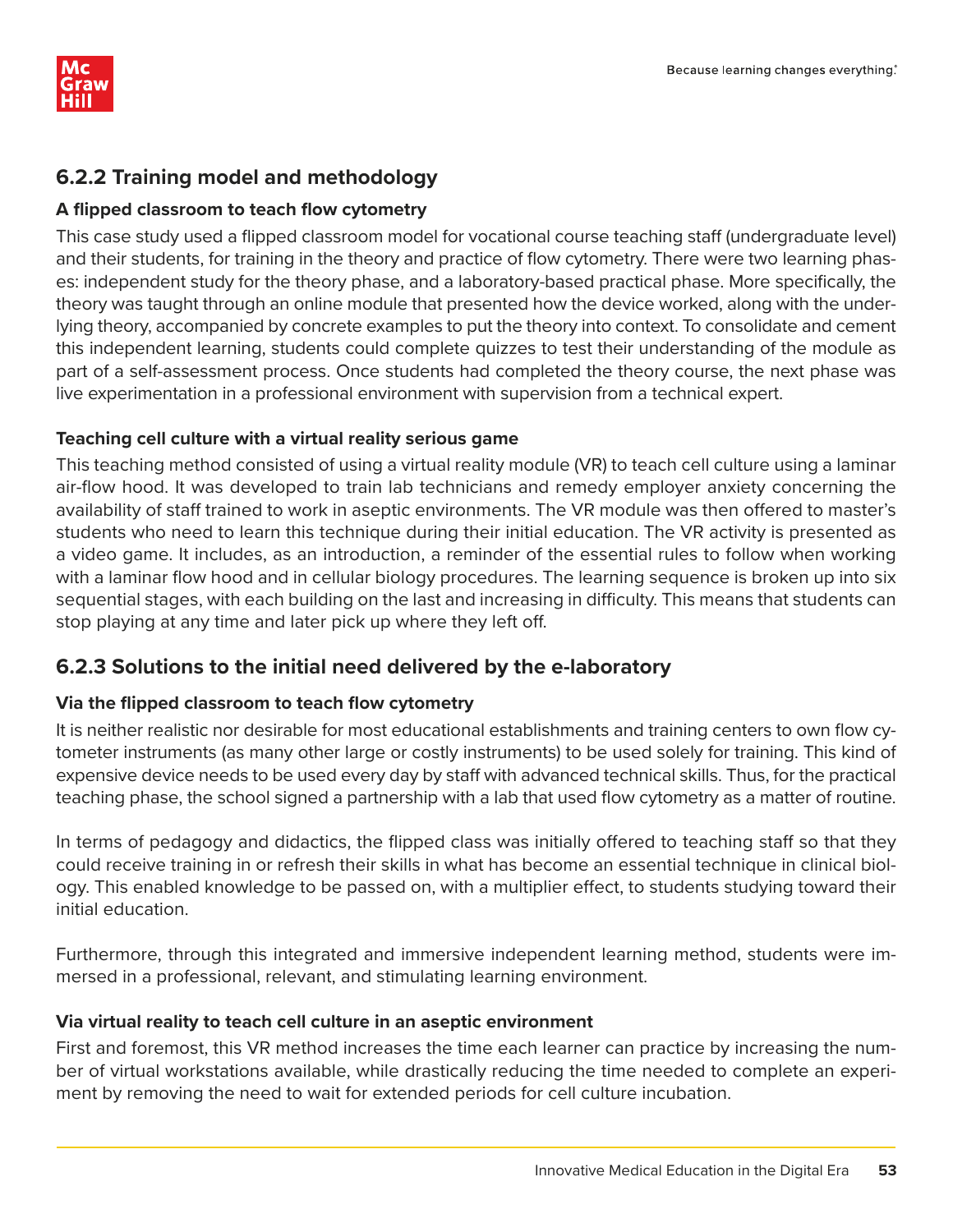

In terms of pedagogy and didactics, this immersive method enhanced learning quality through genuine experience-based learning in which mistakes are permitted (and sometimes encouraged in case of doubt). The method enabled each student to repeatedly perform the correct actions as many times as they needed, developing the actions and behaviors used when working in aseptic environments until they became second nature. Here, the only consequence of a virtual mistake is to gradually improve the lesson learned, as students came to understand the actions and procedures to avoid. The scenario was divided into episodes, each accompanied by immediate feedback. Lastly, the hardware used (VR headset) and the script, inspired by techniques used in video games, made learning fun.

In addition to this, virtual reality considerably reduces the environmental impact of an experiment (which represents a saving of no less than 12 kg of disposable plastics per student per course, as well as saving the energy consumed to maintain incubation temperature).

### **6.3 The pressing need for qualified personnel**

### **6.3.1 Context and target audience**

When it comes to human resources, the life sciences sector operates on a just-in-time basis. It is becoming increasingly difficult to recruit qualified personnel, as graduates in this sector are quickly snapped up (BioWin 2020). This is why intensive training courses for jobseekers can create a pool of talent to support the sector's growth and keep it competitive. These courses, run as classroom-based courses in our labs, are a real success, with most participants finding a job at the end of a course (the employment rate on completion of these courses varies between 85% and 100%).

However, given the strong appetite of the sector, we have seen a rapid and steady shift in candidate profiles. While applicants hailed from relatively uniform backgrounds the first times the courses were organized (graduates with bachelor's and master's degrees in life sciences), there has been a steady shift to more varied and less qualified backgrounds. Their initial training, if they had any, increasingly lacked a focus on the desired subjects, meaning that many applicants failed the pre-selection test for access to training (>40% failure rate). An analysis of test results revealed that the failures were linked to a lack of prerequisites in laboratory calculations and life sciences. In addition, these failures led to anxiety and stress with regard to the pre-selection test itself, with some candidates no longer daring to sign up for training courses. To remedy this situation, online courses were developed to increase the pool of candidates who could access them.

### **6.3.2 Training model and methodology**

The digital tools that were gradually put into place initially consisted of a battery of online calculation exercises similar to those included in the pre-selection test, and two asynchronous learning modules. The first asynchronous module covered the methods used for laboratory calculations (e.g., concentration and dilution formulae), accompanied by a battery of online tests at which participants could have unlimited attempts and receive detailed corrections. The second asynchronous module used videos and animations to enable participants who were retraining to quickly acquire or refresh the basics of molecular and cellular biology.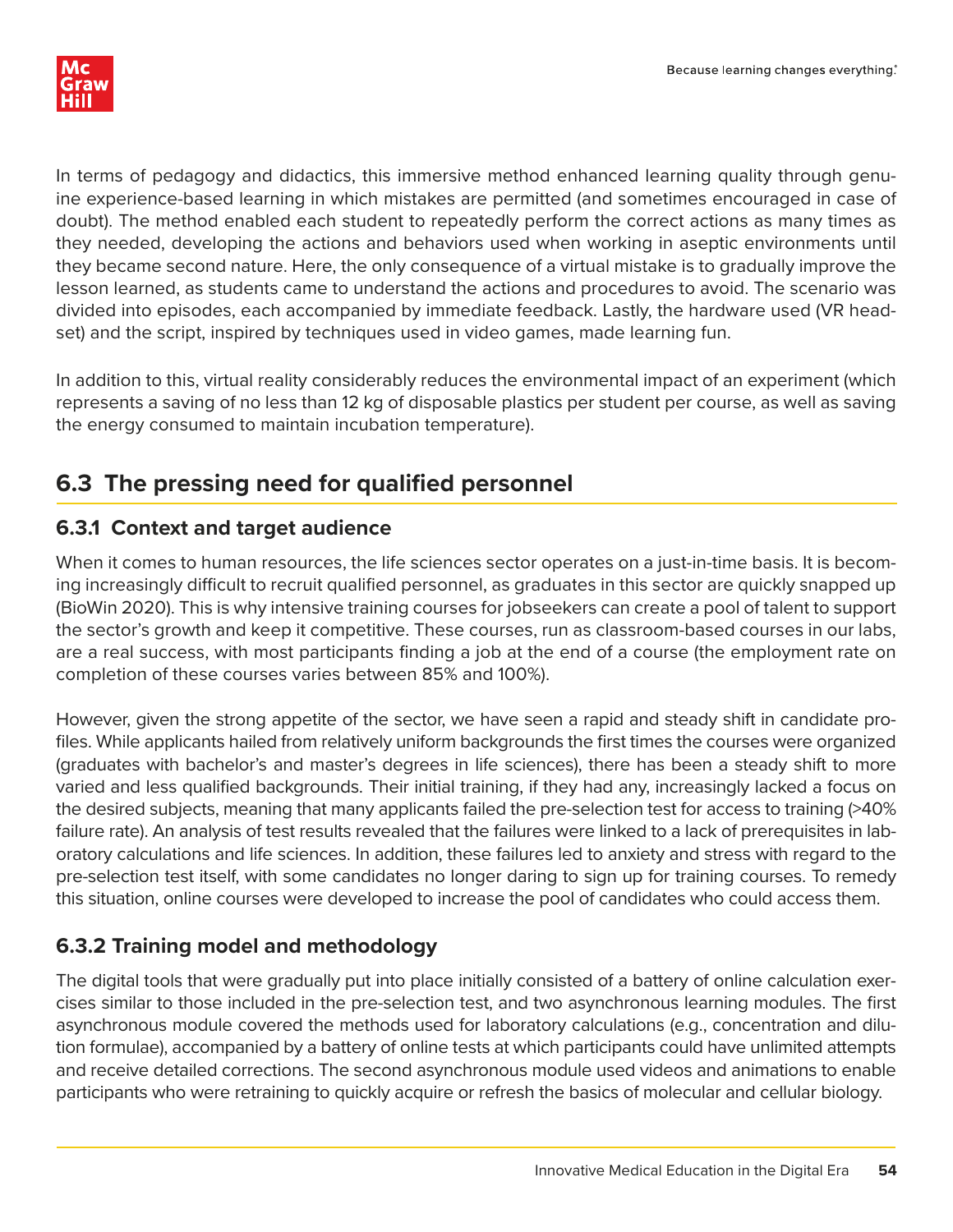

#### **6.3.3 Solutions provided by this model to the initial need of qualified personnel**

Figure 1 shows how once the online calculation exercises were in place, the ratio between the overall failure rate (in dark blue) and the failure rate for the calculation section of the pre-selection test (in light blue) was inverted, resulting in a lower total failure rate and higher participation in training courses.

The online asynchronous learning module on laboratory calculation subsequently implemented was well received by students (n=38): 76% found it useful, 89% learned something new, 74% felt better prepared, and 63% were more confident in passing the admissions test.

More recently, an online course in molecular and cellular biology was offered in addition to the calculation module. Today, it helps prospective candidates with no life science background (>50% of students every training session) to pass the pre-selection test. As an example, an applicant with a master's in speech therapy, and with 10 years' experience as a speech therapist, was able to successfully retrain thanks to the online support available to her. After passing the admission tests and passing the course with flying colors, she found work as a biotechnologist.



**Figure 1. Changes to the failure rates in pre-selection test for specialist training courses for jobseekers between 2010 and 2016.** The test contained two main parts: one part on calculation exercises (data shown) and a second section testing knowledge of life sciences (data not shown). N = number of people who passed the test. The information provided to participants in 2013 was inadequate and unsuitable, resulting in limited uptake of the online calculation exercises the first time they were available. Communication was improved in subsequent years, mainly regarding the purpose of the initiative, to enable as many students as possible to prepare for and pass the calculation section of the test.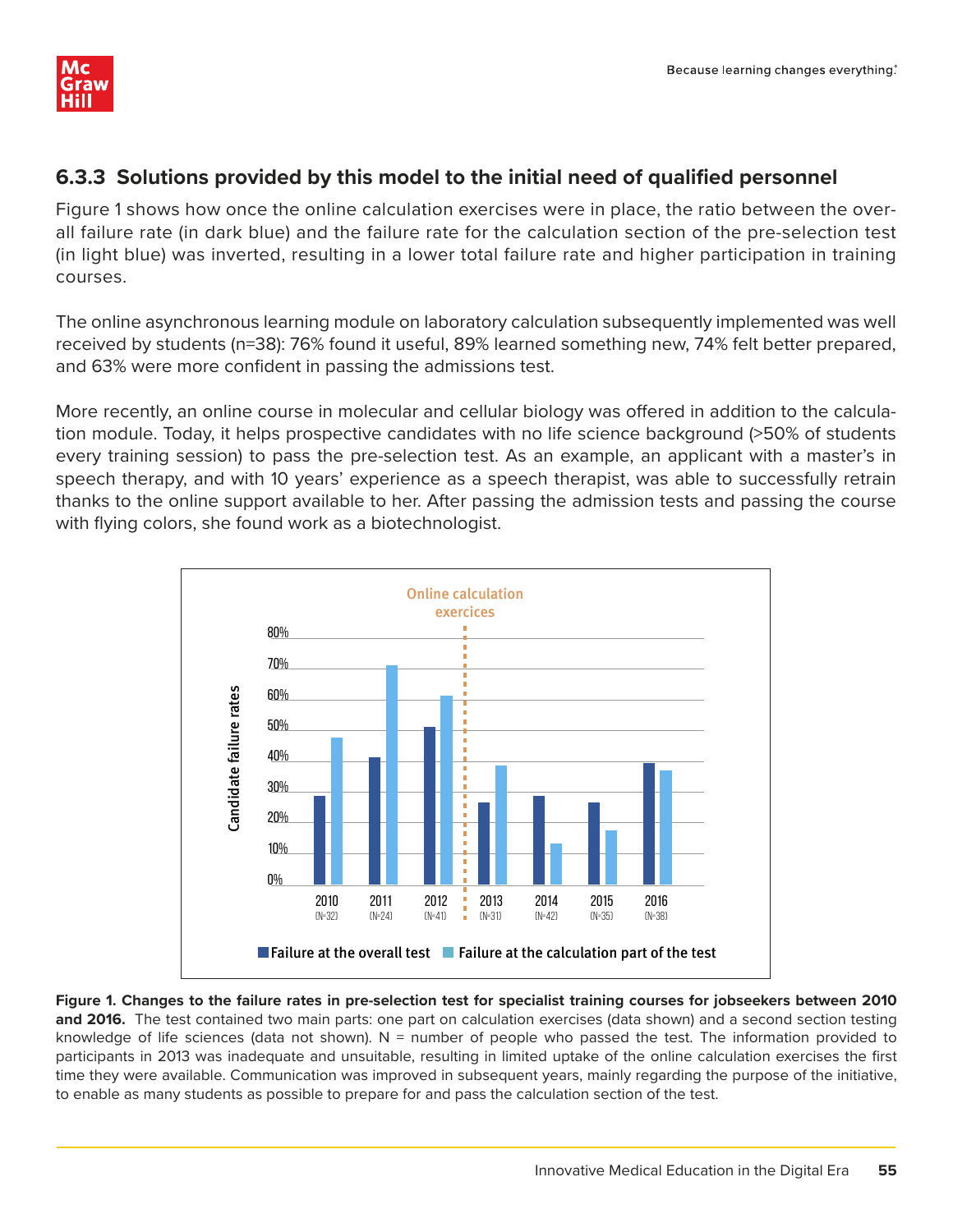

### **6.4 The need for career-long continuing professional development**

#### **6.4.1 Context and target audience**

Some healthcare professionals have a legal obligation to take continuing professional development (CPD) (Moniteur belge 2015). These CPD courses enable them to maintain and develop the specialized skills required in their professions. However, very often these courses are extremely time-consuming, demanding not only an investment in terms of attending the course itself, but also to earn or refresh the prerequisites for the course, or sit an admission test where one is required.

This is the case, for example, with a postgraduate certificate in improved teamwork for healthcare staff working in oncology. It takes the form of a long CPD course (15 ECTS credits), catering to the current trend of outsourcing treatments away from the hospital, arising in part from the increasing oral administration of cancer treatments. This course demands a long list of prerequisites in which attendees must be competent before they can access it.

#### **6.4.2 Training model and methodology**

An online module to prepare for the certifying course, taking the varied applicant backgrounds into account (doctors, nurses, pharmacists, physiotherapists, psychologists, etc.) has been created. Learners can choose to study the module at their own pace and according to their own working hours, so that they can refresh their knowledge of the basic concepts. In an effort to take the varied prerequisites into account, students can join the course at different points, for a tailored learning experience (see Figure 2). Students can begin the target course itself only once they have successfully passed the admission test to the certifying course at the end of the online module.



Figure 2. The horizontal arrow is split into two main sections: the online prerequisites module and the certifying course accessible following completion of the online module. Students can join the online module at part 1 or at the beginning of part 2 following a position test (dark blue arrow) that evaluates the student's current knowledge. During parts 2 and 3, students can take assessments at the start of each chapter (light blue arrows), the results of which can help them decide whether they need to study this module, or whether they already know its content and can proceed to the next chapter. Students can access the certifying course following an assessment at the end of the online module (red arrow).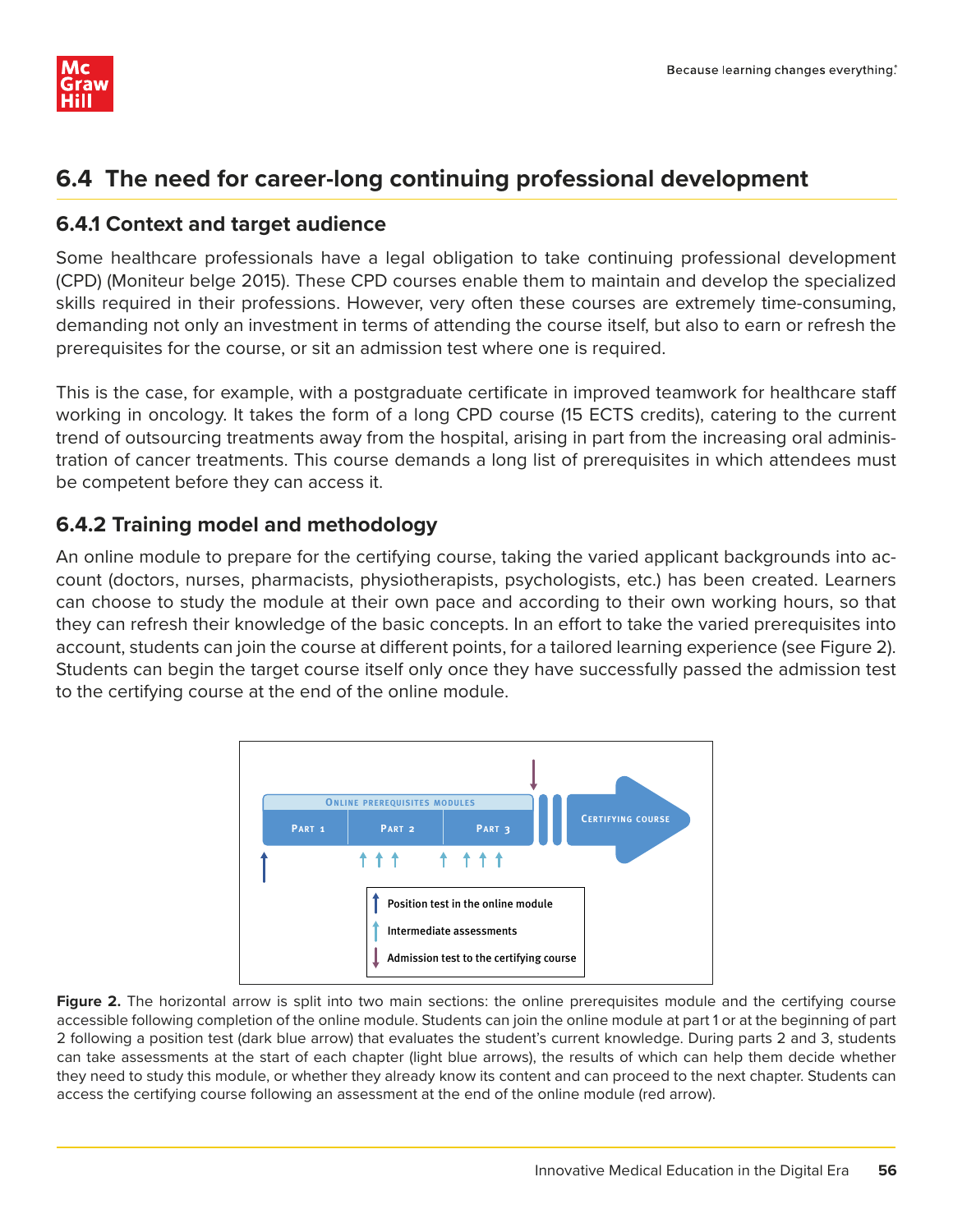#### **6.4.3 Solutions provided by this system to the initial need for career-long CPD**

A total of 80% of participants in the first session (n=17) found the online module in preparation for the admission test to be useful, relevant, and a practical way to revise the essential prerequisites, as well as to refresh theoretical concepts that they had not encountered since their initial training. They also noted the importance of structuring knowledge acquired through informal learning on the job. In addition to this, 86% of them thought that this kind of approach would save them time.

### **6.5 The need for remote learning in an international context**

#### **6.5.1 Context and target audience**

A biotech start-up was selling high-tech products and services based on polymorphic genetic markers for certain forms of cancer. To accelerate its entry onto the international market, it was vital that the company could quickly, and remotely, train its customers in using its innovative technology and procedures. Opportunities for classroom-based training were limited due to the geographical area involved, and the time window was limited by international competition. The company had to establish itself everywhere and at once as soon as it had trained its customers in a disruptive technology.

#### **6.5.2 Training model and methodology**

The method we developed was a small private online course (SPOC) to train new customers in the basics of genetic oncology while also covering ethical and technological aspects. The online module included videos from experts and short sequences of online training in relevant concepts, accompanied by tests with automatic corrections (multiple-choice and multiple-answer questions). The structure was modular and progressive, and each stage of the course had to be passed before moving on to the next. Customers had to pass a final test to earn the certification required to purchase the product from the company.

#### **6.5.3 Solutions provided by this system to the initial need for remote learning**

Thanks to the SPOC format, learners could sit the course at a time and place of their choosing. After just six weeks, 106 attendees had taken the course, from 37 countries on every continent; 26% of attendees studied the course to completion and passed all of the tests. However, it was necessary to modify the 100% asynchronous online course with (i) synchronous assessments to prevent cheating in the final assessment, and (ii) synchronous meetings to cement trust between the company and its potential customers, and to create an interactive student community.

### **6.6 The need for training for patients**

#### **6.6.1 Context and target audience**

Patients with chronic illnesses are faced with professional and personal challenges (finances, family, mental health, etc.) in addition to their medical problems. In parallel, a growing number of them want to play an active role in their care pathway (i.e., patient empowerment).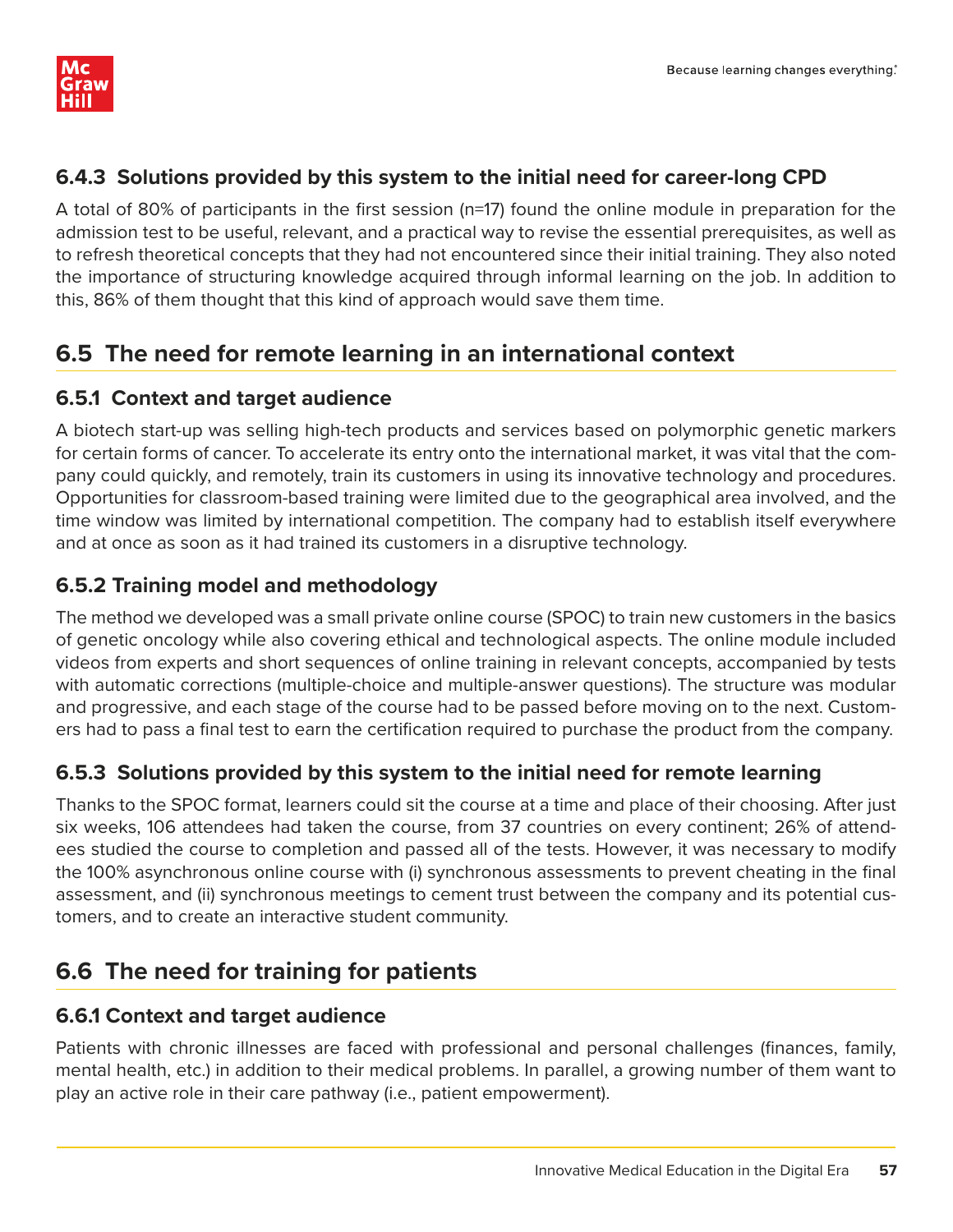Yet patients and caregivers are often overlooked when it comes to training. At the time of writing, there are few Belgian training centers that deliver structured courses for this target audience. There is, however, a positive correlation between how much a patient knows about their illness and greater adhesion to their treatment (Foulon et al. 2011; Fondation ARC 2016), thereby leading to longer life expectancy and a better quality of life. In this context, it becomes critical to offer patients tailored learning tools so that they can not only learn about their illness, but also learn *how to live with it*. This becomes all the more pressing given the increase in intermediate care (e.g., home care with oral cancer treatments) that requires the patient's active participation.

#### **6.6.2 Training model and methodology**

A project for cancer patients and their caregivers has been initiated. The initiative was based on the results of a Fondation contre le Cancer survey of cancer patients (pers. comm., data not published) that inventoried their training and empowerment needs. This initial stage identified a few key themes to be developed as a priority. In the next stage, research has been conducted to determine patients' preferred format for receiving this information. A needs analysis through patient associations and, in parallel, focus groups with current and former cancer patients and their caregivers were carried out. In the focus groups, participants debated the ideal format that the project should take in terms of both structure and design. The conclusion was that patients want (i) straightforward, flexible access to key information in terms of the times and locations it is available, (ii) information presented in a tailored, centralized, and educational format, (iii) to feel they play an active role in their treatment and are free to make decisions, (iv) classroom-based sessions where they can talk with other patients and professionals, and (v) an intuitive, social learning environment.

This bottom-up methodology was used to design a structured learning experience, tailored to the needs of cancer patients and their caregivers. It was decided that the project should be developed in French and Dutch (Belgium's official languages), and should ideally be accompanied by an information website with interactive Q&A sessions (in partnership with hospitals), with special training available for patients eager to learn more (e.g., to become patient partners). Indeed, the Université libre de Bruxelles is developing a patient partnership model that recognizes the "expertise of living with the illness" and that will enable trained patients to become an integral part of the care team. It should be noted that in order to ensure this model is optimally supported, a certifying training course for healthcare professionals and teaching staff is also available.

## **6.7 Discussion and conclusion**

#### **6.7.1 Digital learning makes it easier to access training**

The challenges involved in lifelong learning in the health sector present a dual nature: on the one hand, intrinsic aspects of the ecosystem must be taken into account, while on the other, obstacles that make it difficult for learners to access training must be removed. Table 1 contains a summary of the teaching tools we suggest for different target audiences to overcome this dual challenge.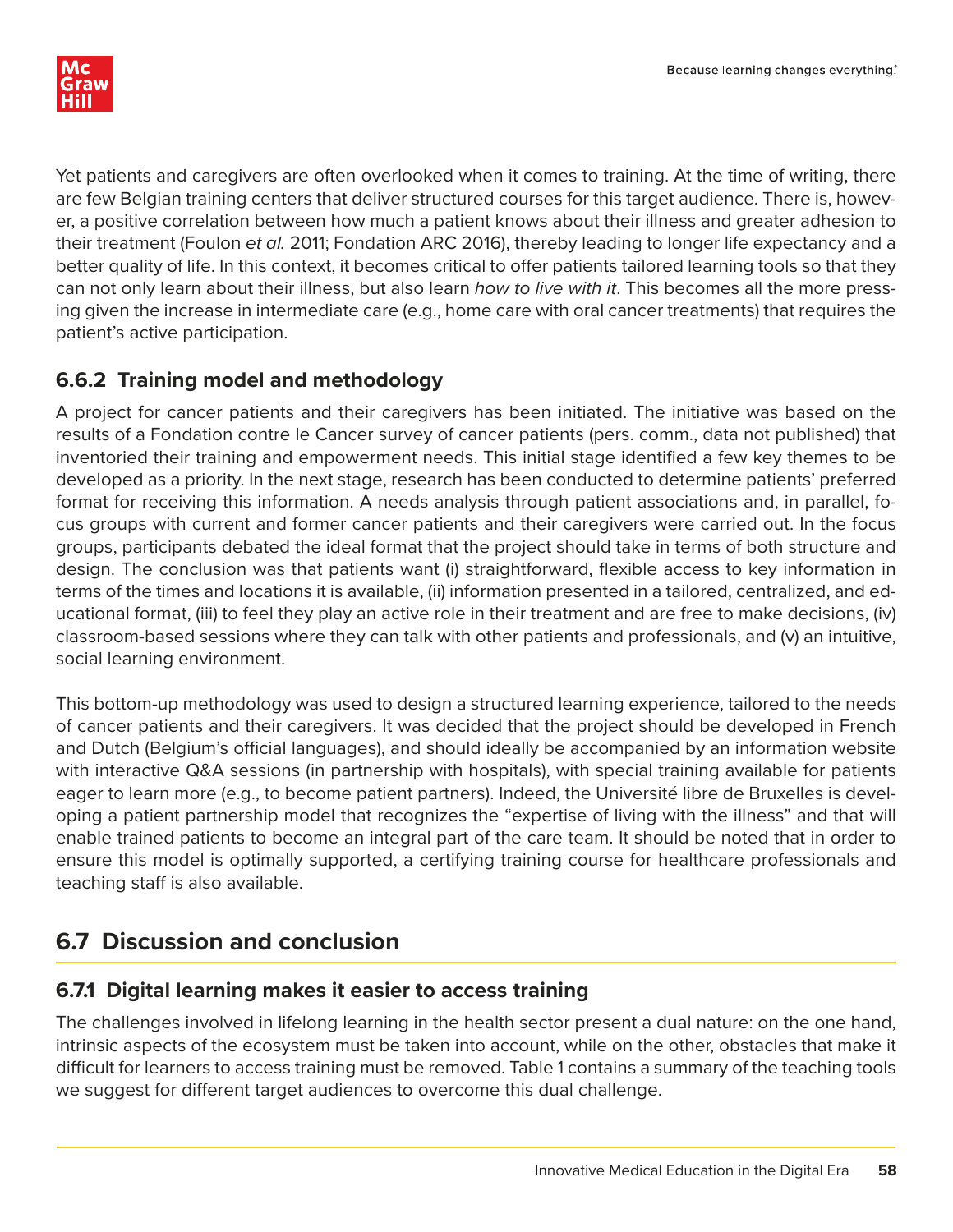

Some intrinsic aspects of the healthcare environment make it more difficult to organize training: (i) the technical nature of the equipment or the environment, which makes training expensive, dangerous, or difficult; (ii) the astounding boom in particular fields, which rapidly exhausts the natural talent pool (i.e., fresh graduates entering the jobs market); (iii) short innovation cycles, which mean that knowledge and skills quickly become obsolete; (iv) the huge diversity in stakeholders and job descriptions; (v) the sector's competitiveness, accentuated by international competition.

Some obstacles encountered by learners must also be removed: (i) training schedules that are incompatible with family and working life; (ii) boring teaching methods and a lack of employer support; (iii) a negative learning experience from initial training, seen as too rigid; (iv) a lack of confidence in the prerequisites.

To overcome these obstacles, training developers have at their disposal an arsenal of digital and hybrid solutions, such as those described in our case studies (e-laboratories, virtual reality serious games, online content and exercises, asynchronous online courses, and blended learning). Learning outcomes should be used to structure these teaching methods, in order to maximize independent learning and its enjoyment. Flexibility, in particular, encourages an individual training path, which seems vital if learners are to commit to their CPD, thereby promoting attendance and completion.

| <b>Suggested method</b><br>(click here for more details) | <b>Target audience</b>                                        | <b>Challenges presented by health ecosystem</b>                                                          | <b>Main obstacle removed for learners</b>                                                                      |
|----------------------------------------------------------|---------------------------------------------------------------|----------------------------------------------------------------------------------------------------------|----------------------------------------------------------------------------------------------------------------|
| 1. Flipped classroom                                     | (i) Teaching staff and<br>(ii) their students                 | Equipment not (often)<br>available                                                                       | Disengagement caused by learning stripped<br>of context                                                        |
| 2. Virtual reality                                       | (i) Professional<br>technicians and (ii)<br>master's students | Equipment not (often)<br>available                                                                       | Negative experience of initial training (joy-<br>less training or inability to make mistakes)                  |
| 3. Asynchronous<br>online exercises                      | Jobseekers                                                    | Talent pool too small to support growth and stay<br>competitive                                          | Disengagement caused by a loss of confi-<br>dence in prerequisites (i.e., feeling of being<br>poorly prepared) |
| 4. Asynchronous online<br>courses                        | Health professionals                                          | Variety of target audiences and job descriptions<br>Continuing education for active health professionals | Course schedule incompatible with work and<br>home lives                                                       |
| 5. SPOC                                                  | Clients of red biotech<br>companies                           | International competitiveness                                                                            | Difficulty accessing training due to geograph-<br>ical distance                                                |
| 6. Hybrid approach<br>(online + classroom training)      | Patients                                                      | Position patients at heart of the healthcare eco-<br>system                                              | Health problems and course schedule incom-<br>patible with work, health<br>treatment, and home lives           |

#### Table 1. Teaching tools suggested for different target audiences.

Legend: The flipped classroom model (1) was offered to CPD teaching staff and their students, to enable them to learn to use expensive equipment (flow cytometry) that is not often available for training purposes. Learner engagement is facilitated through training tailored to real industry needs, and which can therefore quickly be applied to real-world situations. **Virtual reality (2)** was offered to lab technicians in the biopharmaceutical industry, and then to master's students, to learn how to work in an aseptic environment (working with a laminar flow hood) that is not often available in training. The gamified training facilitated learner engagement and the structure permitted procedures to be learned through making mistakes. **Online exercises and refresher content for basic concepts (3)** encourage vulnerable target audiences with low self-confidence to take part in admissions tests for courses in cutting-edge fields, even if they are lacking the correct initial training. **Asynchronous online courses (4)** for active health professionals help them to optimize their training schedule through flexible learning for better time management. **Small private online courses (SPOCs) (5)** make it possible to standardize training on an international level to ensure proper use of products and services with very high added value, and to further an organization's international reach. **A hybrid approach (6)** that takes patient particularities into account facilitates access to training for patients.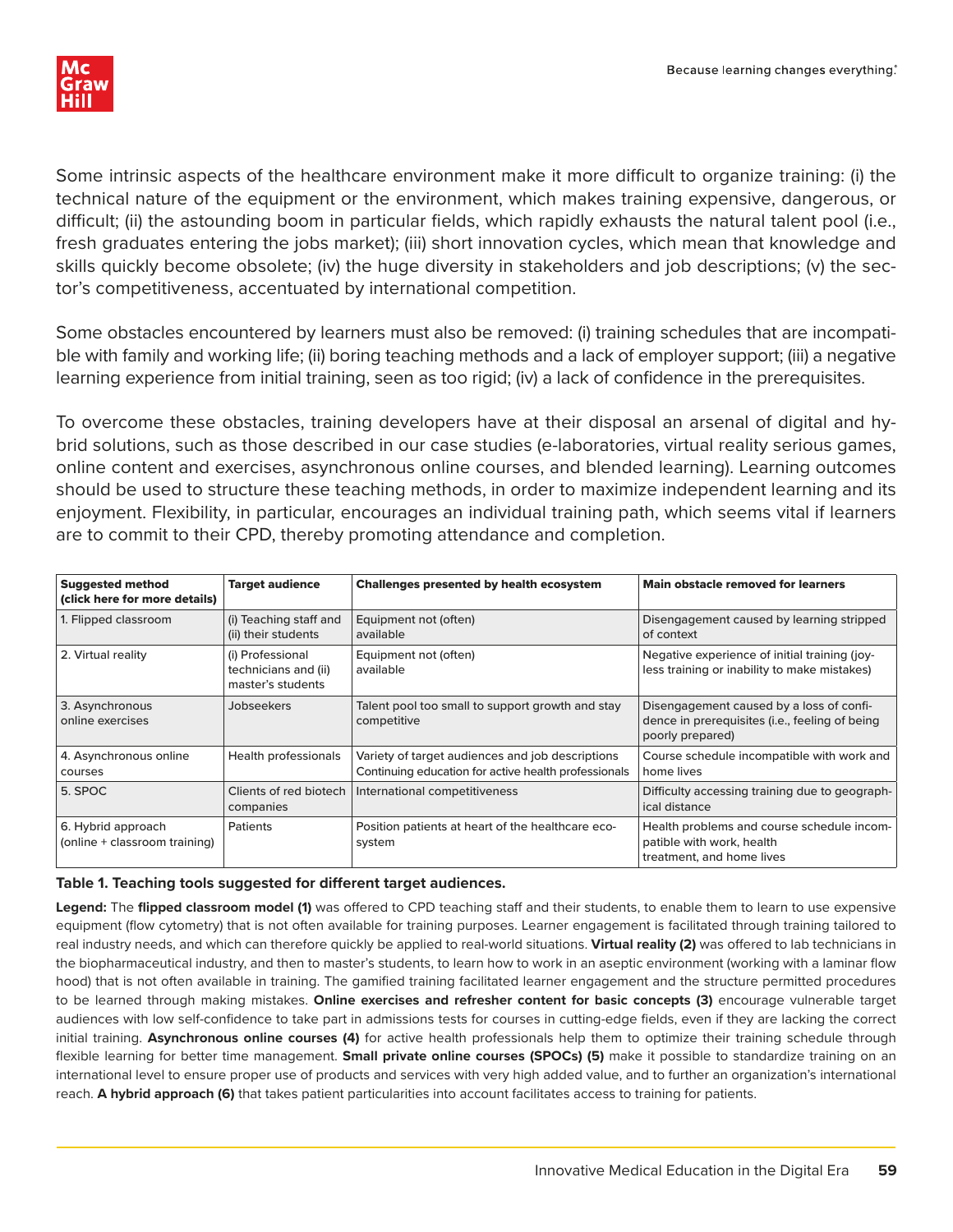

#### **6.7.2 Versatile methodology accommodating learner diversity**

Continuing education represents one way for the university to better deliver on its commitment to maintaining and developing innovative ecosystems, characterized by the rapid evolution of knowledge and practices. This means it is important to provide versatile training tools for the full range of stakeholders working in this environment, even those who are not part of the traditional university audience (e.g., jobseekers, trainers, and patients). The unique criteria and challenges of different learner profiles should be taken into account when designing and organizing training programs.

Collaboration with regional employment agencies (Forem, Bruxelles Formation) can increase jobseeker employability by giving them an opportunity to retrain in professional biomedical roles, which are flourishing and creating many jobs. In light of the fact that some health and biotechnology sectors are facing major difficulties in recruiting qualified talent, the industry can no longer rely on its natural recruitment pool: there simply aren't enough young graduates. Foundation and prerequisite modules can then help potential candidates from more generalist backgrounds, or with less training, to access training programs that lead the vast majority of them (85% to 100% in the examples cited here) to find stable employment in these sectors. These asynchronous online modules contain micro-sequences of taught classes, and an extensive selection of practice exercises (with unlimited attempts). They tend to be open to all, and the user experience is streamlined and collegial, to help learners train at their own pace, building the confidence they need to register for the course pre-selection test.

Hybrid methods, like flipped classrooms, facilitate the updating of skills for teaching staff at professional schools. The digital component makes it easier for teaching staff to access the course, and the practical component (which takes place in a lab) provides an opportunity for contact with technicians and researchers who are immersed in real-world applications.

When the training session targets a mixed audience simultaneously (multidisciplinary or transversal courses, for example), the challenge is to ensure that all learners reach the same standard, and it is vital to check that applicants meet the prerequisites. In this context, a number of educational tools are available to us to tailor the training experience (e.g., access via different entry points to the course, separate prerequisite modules, remediation, an active learner community within a SPOC, blended learning containing online theory modules (synchronous or asynchronous) accompanied by classroom-based sessions and workshops).

#### **6.7.3 Lifelong learning plays a structural role within innovative university ecosystems**

University education is no longer limited to young people coming straight from mandatory secondary education. Lifelong learning is becoming a firmly rooted custom. This kind of training builds on knowledge and competences acquired during initial training or professional experience. It is complementary training that supports learners in the personal and professional challenges they encounter throughout their lifetime. Universities play a pivotal role in the innovative ecosystems that drive research and education. With their hospital, industrial, and institutional partners, they are particularly well placed to identify skills gaps and propose training courses tailored to maintaining the dynamism of the innovative, primarily research-based, ecosystems they are part of.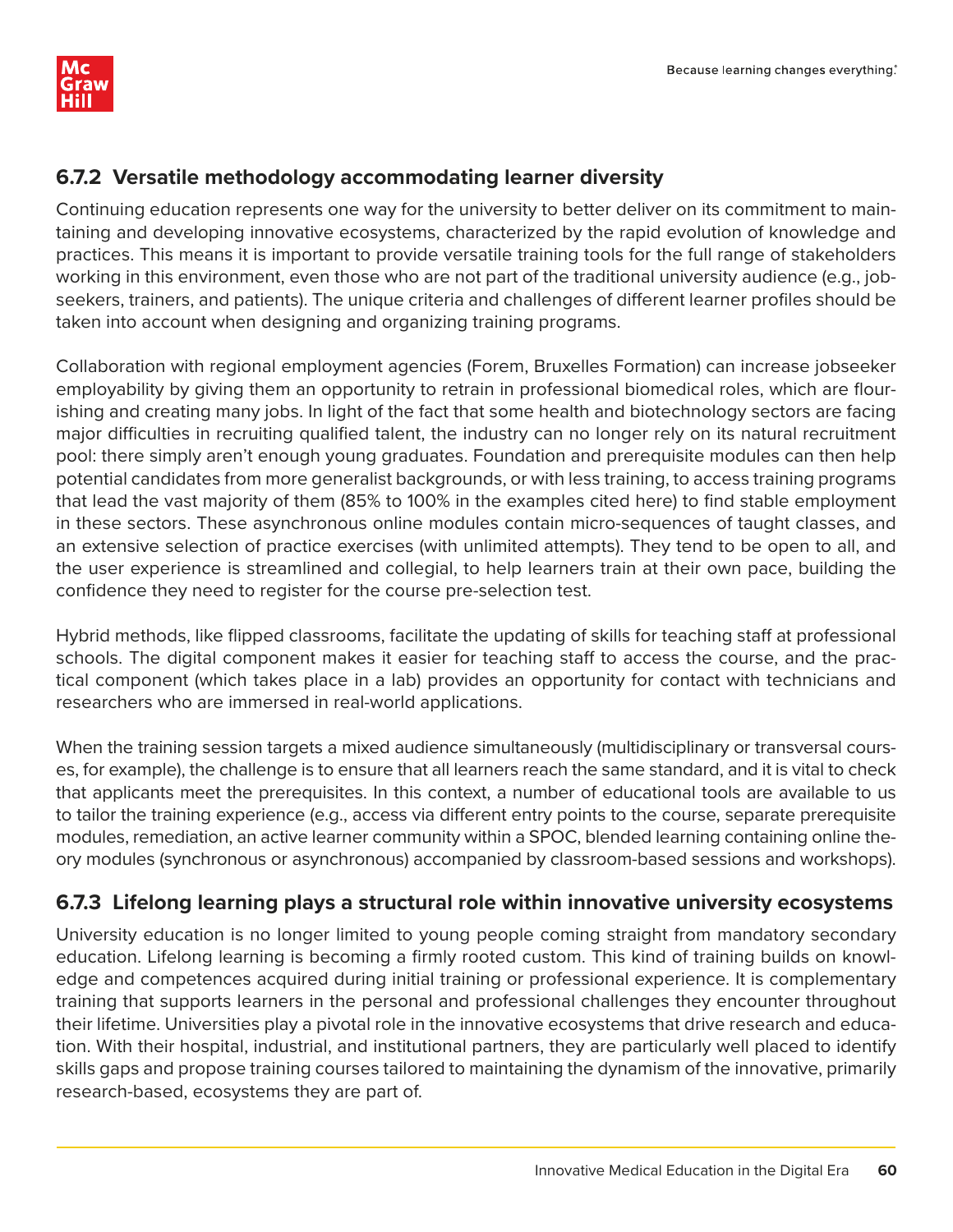

The training methods described here demonstrate these close partnerships between different stakeholders in the health sector. Some of the courses, which were initially designed for working professionals, have formed a feedback loop into university education (e.g., the virtual reality aseptic environment course initially designed for biomedical companies is now available to master's students, in an effort to improve an aspect of their education that will be essential in their future career). By encouraging the joint creation of open partnerships and programs, we create an educational continuum that makes the sector more competitive, and boosts the employability of students and those working in the sector. Furthermore, in doing so, the lack of employer support—a major obstacle—is immediately remedied, as employers play an active role in the design and content of lifelong learning courses, and adapting, if necessary, initial training programs.

#### **6.7.4 Digital learning encourages learnability and makes learning fun**

Learnability (i.e., the desire and ability to grow and adapt to new circumstances and challenges over the long term through learning (Manpower 2020)) is a major challenge in keeping up with an evolving, sometimes disruptive environment. To develop this skill, however, access to lifelong learning needs to be streamlined. Making people want to learn, offering a quality learning experience, boosting learner and employer engagement, and delivering quality content are all major challenges in creating a society that likes to learn.

Once created, digital pedagogy tools can easily be reused many times. However, a considerable investment of time and resources is needed to develop digital pedagogy tools (which involve input from wide range of professions, such as scientific illustrators, UX/UI designers, writers, IT managers, coordinators, content experts, to name but a few). It is therefore important to carefully weigh the benefit–cost ratio of this kind of strategy. In addition to the budget, other criteria to take into account include updating courses to remove obsolete knowledge and techniques, the robustness of the script, modification following assessment of both learners and content, the technological maturity of learners, more open access for all, and the considerable, often underestimated, environmental cost of implementing digital tools. These important criteria are beyond the scope of this chapter but are worthy of further study.

Based on the pedagogical experiments proposed in this chapter, the authors believe that courses that include digital learning help to streamline access to lifelong learning for the different target audiences that make up the health and life sciences ecosystem. While this observation is true by necessity during the Covid-19 lockdowns (as part of the "coronasolidarity" program initiated by ULB Engagée, i.e., a series of actions to support partners and the living areas where the university is located during the Covid pandemic, HeLSci's digital catalog was given for all, free of charge), it was true in the days before Covid and it will remain true when Covid is in the past.

While the sector targeted here is the health sector, we firmly believe that this training model will be just as relevant to other innovative sectors.

#### **6.7.5 Discover the case studies**

The case studies described in this chapter can be viewed on our YouTube channel (text in French): https://youtube.com/playlist?list=PLxUZwhc1Qa6Usa8h2zrrYxhrd4pIkOwnF